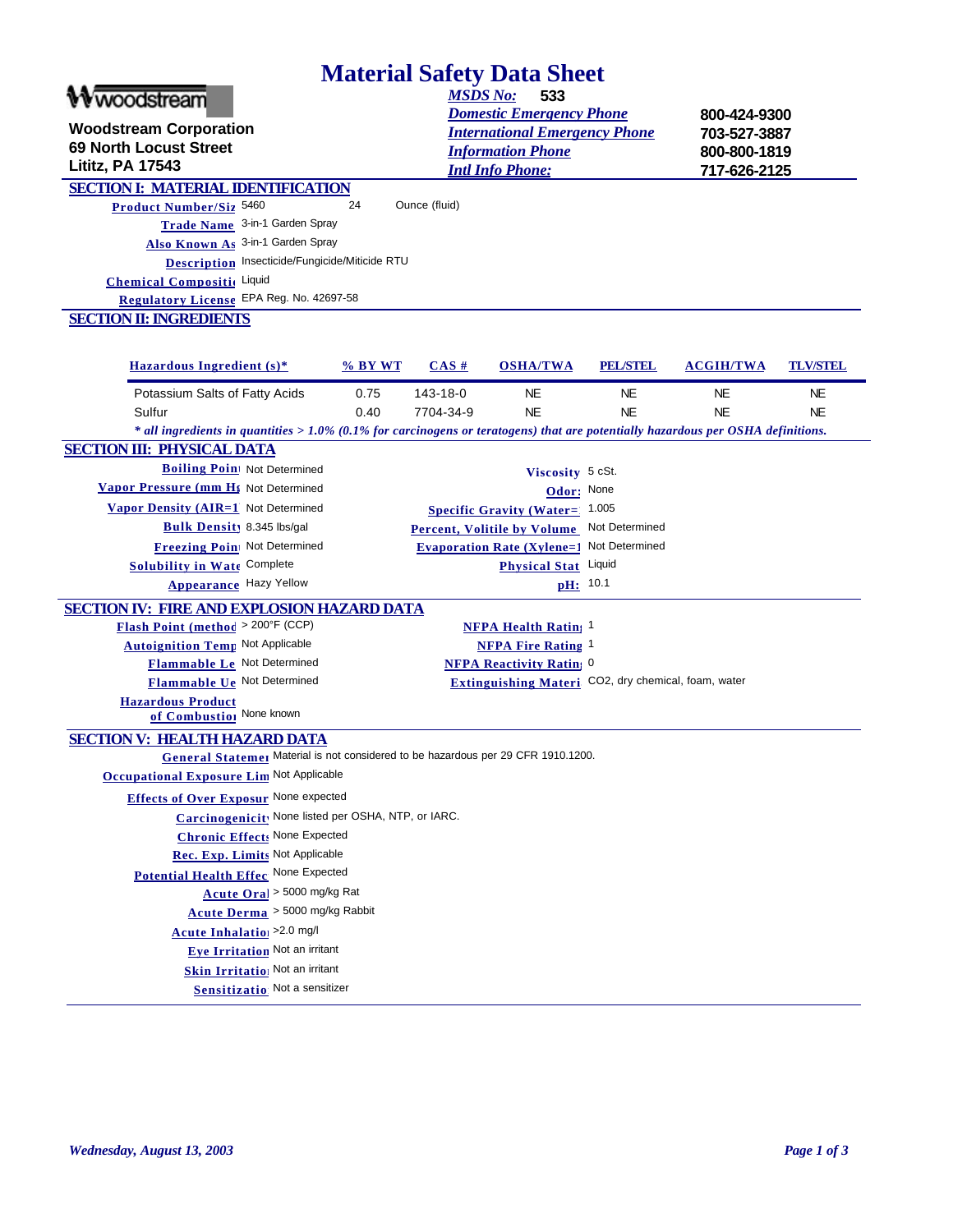| <b>Route of Entry</b> |                                          | <b>Symptoms/Effects of Overexposure</b>                            | <b>First Aid</b>                                                                                                                                                                                                                                                                                                                                                                                                                                                                       |
|-----------------------|------------------------------------------|--------------------------------------------------------------------|----------------------------------------------------------------------------------------------------------------------------------------------------------------------------------------------------------------------------------------------------------------------------------------------------------------------------------------------------------------------------------------------------------------------------------------------------------------------------------------|
| Ingestion             | None Expected                            |                                                                    | If swallowed, promptly drink large amounts of water. Never give liquids to an<br>unconscious person. Get medical attention.                                                                                                                                                                                                                                                                                                                                                            |
| Skin                  | None Expected                            |                                                                    | Wash with plenty of soap and water. Get medical attention.                                                                                                                                                                                                                                                                                                                                                                                                                             |
| Inhalation            | None Expected                            |                                                                    | Remove victim to fresh air. If not breathing, give artificial respiration, preferal<br>mouth to mouth. Get medical attention.                                                                                                                                                                                                                                                                                                                                                          |
| Eye                   | None Expected                            |                                                                    | Hold eyelids open and flush with a steady, gentle stream of water for 15<br>minutes. Get medical attention.                                                                                                                                                                                                                                                                                                                                                                            |
|                       | <b>SECTION VI: REACTIVITY DATA</b>       |                                                                    |                                                                                                                                                                                                                                                                                                                                                                                                                                                                                        |
|                       | <b>Stability Stable</b>                  |                                                                    |                                                                                                                                                                                                                                                                                                                                                                                                                                                                                        |
|                       | Conditions to avoi EXCESSIVE HEAT        |                                                                    |                                                                                                                                                                                                                                                                                                                                                                                                                                                                                        |
|                       |                                          | Materials to avoir Oxidizers, nitrates, oils                       |                                                                                                                                                                                                                                                                                                                                                                                                                                                                                        |
|                       | Hazardous Decompositic Will not occur    |                                                                    |                                                                                                                                                                                                                                                                                                                                                                                                                                                                                        |
|                       | Conditions to avoi EXCESSIVE HEAT        |                                                                    |                                                                                                                                                                                                                                                                                                                                                                                                                                                                                        |
|                       | Hazardous Polymerizati Will not occur    |                                                                    |                                                                                                                                                                                                                                                                                                                                                                                                                                                                                        |
|                       | <b>Conditions to avoi</b> EXCESSIVE HEAT |                                                                    |                                                                                                                                                                                                                                                                                                                                                                                                                                                                                        |
|                       |                                          | <b>SECTION VII: SPILL OR LEAK PROCEDURES</b>                       |                                                                                                                                                                                                                                                                                                                                                                                                                                                                                        |
|                       |                                          | Steps to be taken if materia Rinse with abundant water and mop up. |                                                                                                                                                                                                                                                                                                                                                                                                                                                                                        |
|                       | released or spille                       |                                                                    |                                                                                                                                                                                                                                                                                                                                                                                                                                                                                        |
|                       |                                          |                                                                    | Waste Disposal Metho This material (as packaged) is not considered a hazardous waste. Be aware that the waste owner has responsibility for<br>final disposal. Regulations may also apply to empty containers, liners or rinsate. Laws may change or be reinterprete<br>state and local regulations may be different from federal regulations. This information applies to materials as<br>manufactured; contamination or processing may change waste characteristics and requirements. |
|                       |                                          | product down any indoor or outdoor drain.                          | Product Disposal Metho If Empty: Do not reuse this container. Place in trash or offer for recycling if available.<br>If Partly Filled: Call your local solid waste agency or (800)-CLEANUP for disposal instructions. Never place unused                                                                                                                                                                                                                                               |
|                       |                                          | <b>SECTION VIII: SPECIAL PROTECTION INFORMATION</b>                |                                                                                                                                                                                                                                                                                                                                                                                                                                                                                        |
|                       |                                          |                                                                    | Respiratory Protectio In typical applications no engineering controls should be needed; if industrial hygiene surveys show that occupational<br>exposure limits may be exceeded, use NIOSH approved respirator with organic vapor/dust/mist cartridges                                                                                                                                                                                                                                 |
|                       |                                          | Protective Glove: Protective gloves recommended                    |                                                                                                                                                                                                                                                                                                                                                                                                                                                                                        |
|                       |                                          |                                                                    | Eye Protection Recommended to avoid contact of material directly into eyes                                                                                                                                                                                                                                                                                                                                                                                                             |
|                       | Protective Clothin Not required          |                                                                    |                                                                                                                                                                                                                                                                                                                                                                                                                                                                                        |
|                       | Ventilation Not required                 |                                                                    |                                                                                                                                                                                                                                                                                                                                                                                                                                                                                        |
|                       | Other Protective Equipme Not required    |                                                                    |                                                                                                                                                                                                                                                                                                                                                                                                                                                                                        |
|                       |                                          | hygienist or other qualified professional be sought.               | Protection Not. Personal protection information provided in this Section is based upon general information as to normal uses and<br>conditions. Where special or unusual uses or conditions exist, it is suggested that the expert assistance of an industria                                                                                                                                                                                                                          |
|                       | <b>SECTION IX: SPECIAL PRECAUTIONS</b>   |                                                                    |                                                                                                                                                                                                                                                                                                                                                                                                                                                                                        |
|                       |                                          | Keep container tightly closed to prevent evaporation.              | Storage and Handlin Store only in original container in a cool, dry area inaccessible to children and pets. Protect from freezing and heat.                                                                                                                                                                                                                                                                                                                                            |
|                       |                                          |                                                                    |                                                                                                                                                                                                                                                                                                                                                                                                                                                                                        |
|                       | <b>Other Precaution</b> None             |                                                                    |                                                                                                                                                                                                                                                                                                                                                                                                                                                                                        |
|                       | Precaution Not None                      |                                                                    |                                                                                                                                                                                                                                                                                                                                                                                                                                                                                        |
|                       | <b>SECTION X: ECOLOGICAL INFORMATION</b> |                                                                    |                                                                                                                                                                                                                                                                                                                                                                                                                                                                                        |

**Ecotoxicity:** May be hazardous to aquatic invertebrates. Do not apply directly to water; do not contaminate water by cleaning of equipment or disposal of washwaters.

**Environmental Fat** Not persistent